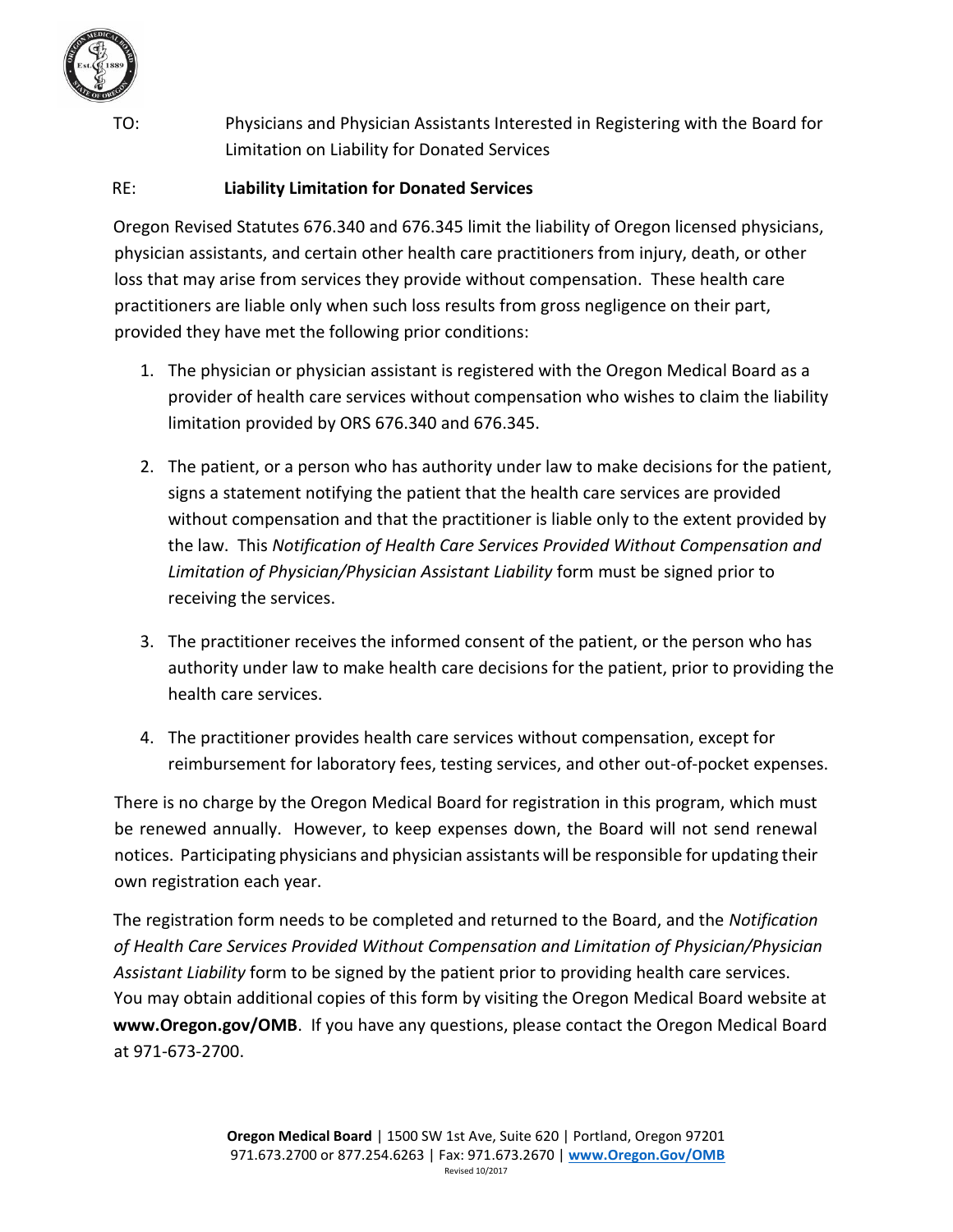

### **Limitations on liability of health practitioners providing health care services without compensation**

Below are portions of the Oregon Revised Statutes governing limitations on liability of health care practitioners providing health care services without compensation, and the registration program for health practitioners claiming liability limitation.

#### **676.340 Limitations on liability of health practitioners providing health care services without compensation; requirements; exceptions; attorney fees; applicability.**

(1) Notwithstanding any other provision of law, a health practitioner described in subsection (7) of this section who has registered under ORS 676.345 and who provides health care services without compensation is not liable for any injury, death or other loss arising out of the provision of those services, unless the injury, death or other loss results from the gross negligence of the health practitioner.

(2) A health practitioner may claim the limitation on liability provided by this section only if the patient receiving health care services, or a person who has authority under law to make health care decisions for the patient, signs a statement that notifies the patient that the health care services are provided without compensation and that the health practitioner may be held liable for death, injury or other loss only to the extent provided by this section. The statement required under this subsection must be signed before the health care services are provided.

(3) A health practitioner may claim the limitation on liability provided by this section only if the health practitioner obtains the patient's informed consent for the health care services before providing the services, or receives the informed consent of a person who has authority under law to make health care decisions for the patient.

(4) A health practitioner provides health care services without compensation for the purposes of subsection (1) of this section even though the practitioner requires payment of laboratory fees, testing services and other outof-pocket expenses.

(5) A health practitioner provides health care services without compensation for the purposes of subsection (1) of this section even though the practitioner provides services at a health clinic that receives compensation from the patient, as long as the health practitioner does not personally receive compensation for the services.

(6) In any civil action in which a health practitioner prevails based on the limitation on liability provided by this section, the court shall award all reasonable attorney fees incurred by the health practitioner in defending the action.

(7) This section applies only to:

(a) A physician licensed under ORS 677.100 to 677.228;

(b) A nurse licensed under ORS 678.040 to 678.101;

(c) A nurse practitioner licensed under ORS 678.375 to 678.390;

- (d) A clinical nurse specialist certified under ORS 678.370 and 678.372;
- (e) A physician assistant licensed under ORS

677.505 to 677.525;

(f) A dental hygienist licensed under ORS 680.010 to 680.205;

- (g) A dentist licensed under ORS 679.060 to 679.180;
- (h) A pharmacist licensed under ORS chapter 689; and
- (i) An optometrist licensed under ORS chapter 683.

#### **676.345 Registration program for health care professionals claiming liability limitation; program requirements.**

(1) A health practitioner described in ORS 676.340 (7) may claim the liability limitation provided by ORS 676.340 only if the health practitioner has registered with a health professional regulatory board in the manner provided by this section. Registration under this section must be made:

(a) By a physician or physician assistant, with the Oregon Medical Board;

(b) By a nurse, nurse practitioner or clinical nurse specialist, with the Oregon State Board of Nursing;

(c) By a dentist or dental hygienist, with the Oregon Board of Dentistry;

- (d) By a pharmacist, with the State Board of Pharmacy; and
- (e) By an optometrist, with the Oregon Board of Optometry.

(2) The health professional regulatory boards listed in subsection (1) of this section shall establish a registration program for the health practitioners who provide health care services without compensation and who wish to be subject to the liability limitation provided by ORS 676.340. All health practitioners registering under the program must provide the health professional regulatory board with:

(a) A statement that the health practitioner will provide health care services to patients without compensation, except for reimbursement for laboratory fees, testing services and other out- of-pocket expenses;

(b) A statement that the health practitioner will provide the notice required by ORS 676.340 (2) in the manner provided by ORS 676.340 (2) before providing the services; and

(c) A statement that the health practitioner will only provide health care services without compensation that is within the scope of the health practitioner's license.

(3) Registration under this section must be made annually. The health professional regulatory boards listed in subsection (1) of this section shall charge no fee for registration under this section.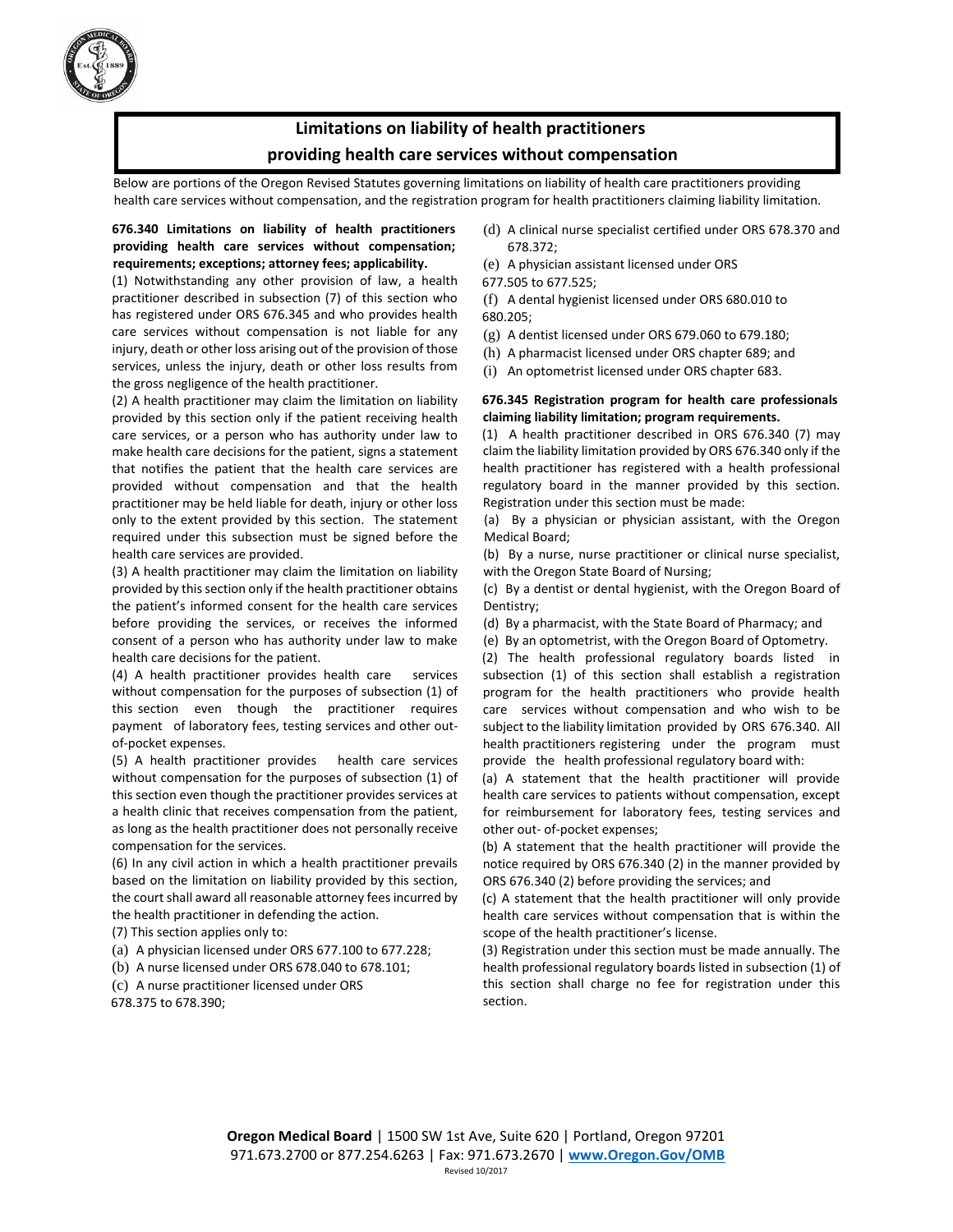

# **Registration for Liability Limitation for Physician & Physician Assistants**

This registration is valid for one year from the date it is received by the Oregon Medical Board. Registration must be renewed annually. If you wish to renew this registration, please submit a new registration form to the Board two weeks prior to the expiration date.

| Select One:<br>MD<br>$\mathcal{L}$ | PA<br><b>DPM</b><br>DO<br>a s |                |
|------------------------------------|-------------------------------|----------------|
| Last Name                          | First Name                    | Middle Name    |
| Practice Street Address            |                               |                |
| City                               | State                         | Zip            |
| Practice Phone Number              |                               | License Number |

Per ORS 676.340 and 676.345, a physician or physician assistant registered with the Oregon Medical Board and who provides health care services without compensation is not liable for any injury, death or other loss arising out of the provision of those services, unless the injury, death or other loss results from the gross negligence of the physician or physician assistant.

By registering with the Oregon Medical Board, I agree to the following:

- 1. I will provide health care services to patients without compensation that are within the scope of my license, except for reimbursement for laboratory fees, testing services and other out-of-pocket expenses.
- 2. I will provide the patient, or person authorized under law to make health care decisions for the patient, with a statement notifying the patient that my health care services are provided without compensation, and that I may be held liable for death, injury or other loss only if the injury, death or other loss results from gross negligence. The patient will sign a *Notification of Health Care Services Provided without Compensation and Limitation of Physician/Physician Assistant Liability* form prior to health care services being provided.
- 3. I will obtain the informed consent of the patient, or person who has authority under law to make health care decisions for the patient, prior to providing the health care services.

Licensee's Signature Date Date Communications and Date Date Date Date